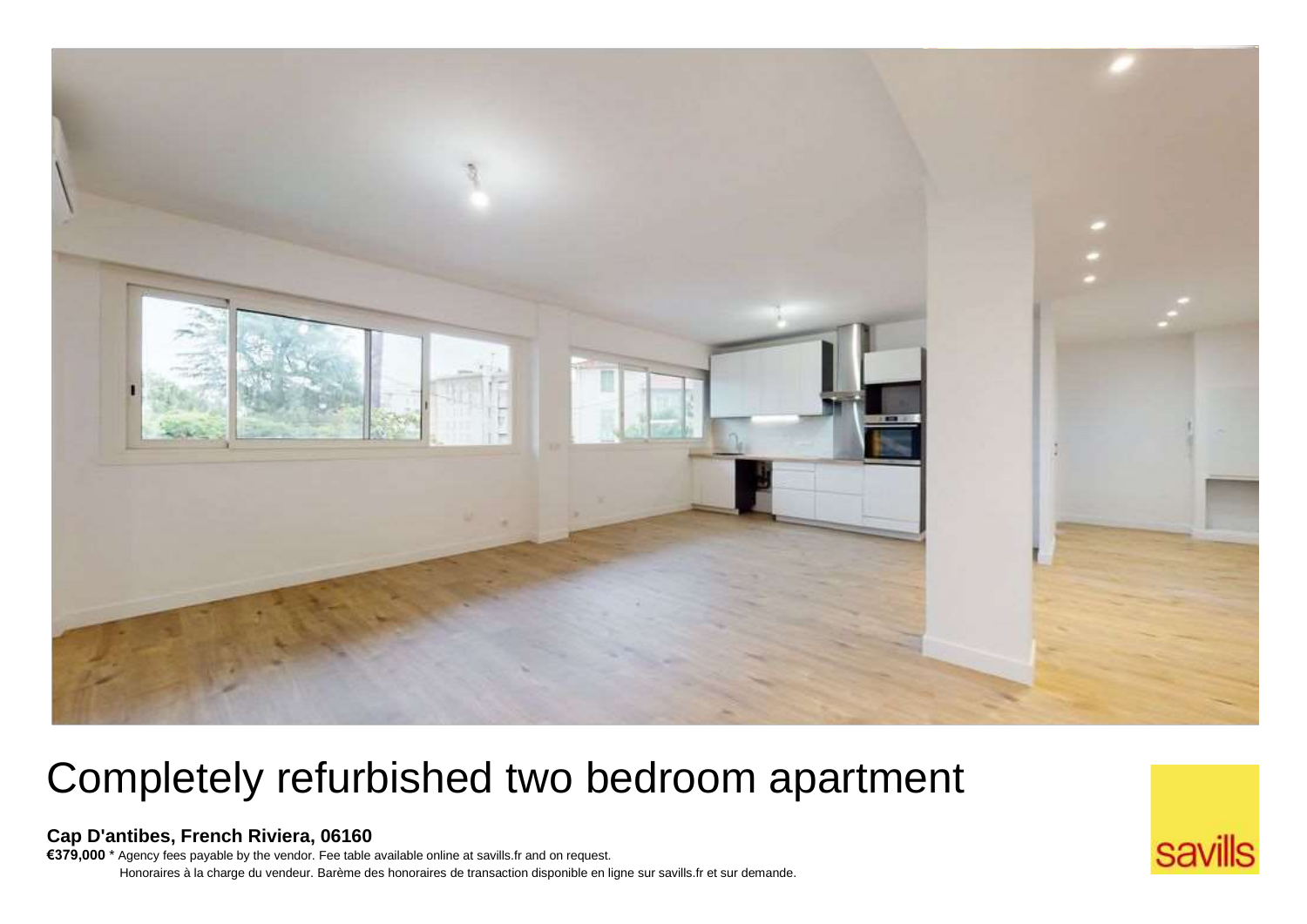- The heart of Cap d'Antibes • Ideally located for the beaches
- Close to all amenities
- Two bedrooms
- One shower room
- $\cdot$  70 sq m
- EPC: D (234) GES: D (47)
- CDA220001
- **About this property**

Ideally located for the beaches of La Garoupe, within a gated residence in the heart of Cap d'Antibes, this beautiful apartment has been completely refurbished with high quality materials.

The accommodation of approximately 70 sq m of living area features an entrance hall, a spacious bright reception room with an open plan kitchen, two bedrooms, an independent toilet and an Italian shower room.

Annual energy charges (2021): 1,200€

#### **Viewing**

All viewings will be accompanied and are strictly by prior arrangement through Savills Cap d'Antibes Office. Telephone: +33 (0)4 97 06 06 90.

### • Au coeur du Cap d'Antibes • A pied des plages de La **Garoupe** • Proche toutes les commodités

- Deux chambres
- Une salle de douches
- $70 m<sup>2</sup>$ 
	- DPE: D (234) GES: D (47) • CDA220001

#### **A propos cette propriété**

Idéalement situé au coeur du Cap d'Antibes à pieds des plages de la Garoupe cet appartement se trouve dans une résidence sécurisée et recherché.

L'appartement 3 pièces d'environ 70 m², entièrement rénové avec des matériaux de qualité, comprend une entrée, un spacieux séjour lumineux avec une cuisine ouverte, deux chambres,un toilette indépendant et une salle d'eau à l'italienne.

Frais annuels d'énergie (2021): 1200€





Toutes les visites seront accompagnées et sont strictement organisées au préalable par Savills Cap d'Antibes Office. Telephone: +33 (0)4 97 06 06 90.





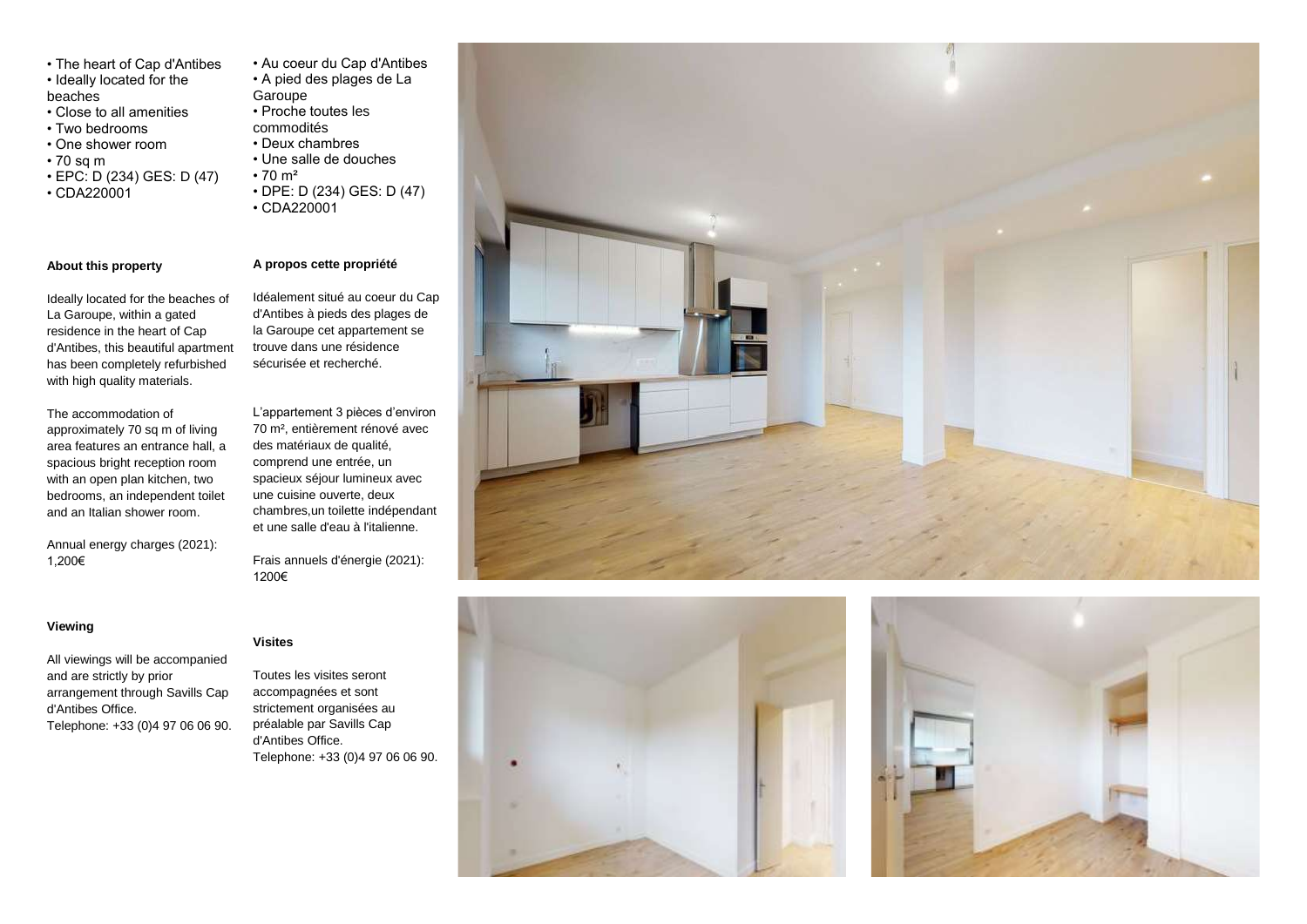